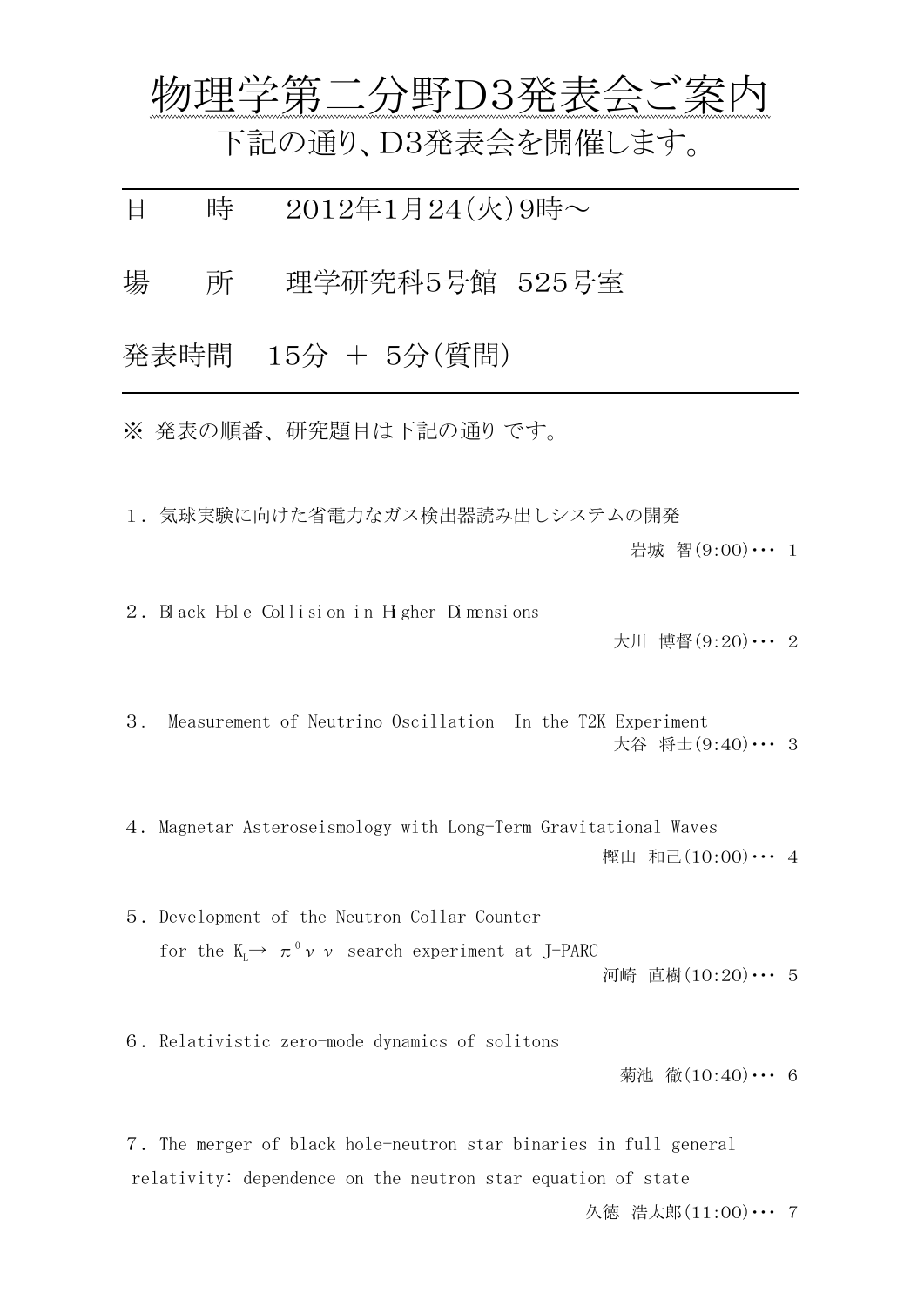8. Gauge Fixing of Modified Cubic Open Superstring Field Theory

高力 麻衣子(11:20)・・・ 8

9. Development of Time-Domain Interferometry Method Using Nuclear Resonant Scattering and Its Applications

齋藤 真器名(11:40)・・・ 9

---------------------------------- 午 後 ----------------------------

10. Relativistic viscoelastic fluid mechanics and the entropic formulation of continuum mechanics

酒谷 雄峰(13:00)・・・10

11. Photon Structure Functions and Heavy Parton Mass Effects

佐原 諒(13:20) ・・・11

1 2 . Plasma Diagnostics for Non– Standard Supernova Remnants in the Galactic Center Region

澤田 真理(13:40) …12

13. 相対論的散逸流体力学における散逸過程の理論と その数値計算法についての研究

高本 亮(14:00)…13

14.Self-gravity effects in the blackfold approach

田邉 健太朗(14:20)・・・14

15.New Aspects of Gauge Mediation

中井 雄一郎(14:40)・・・15

16.RHIC PHENIX 実験における、√s=200GeV 偏極陽子陽子衝突 での単電子生成の二重スピン非対称度測定

中村 克朗(15:00)・・・16